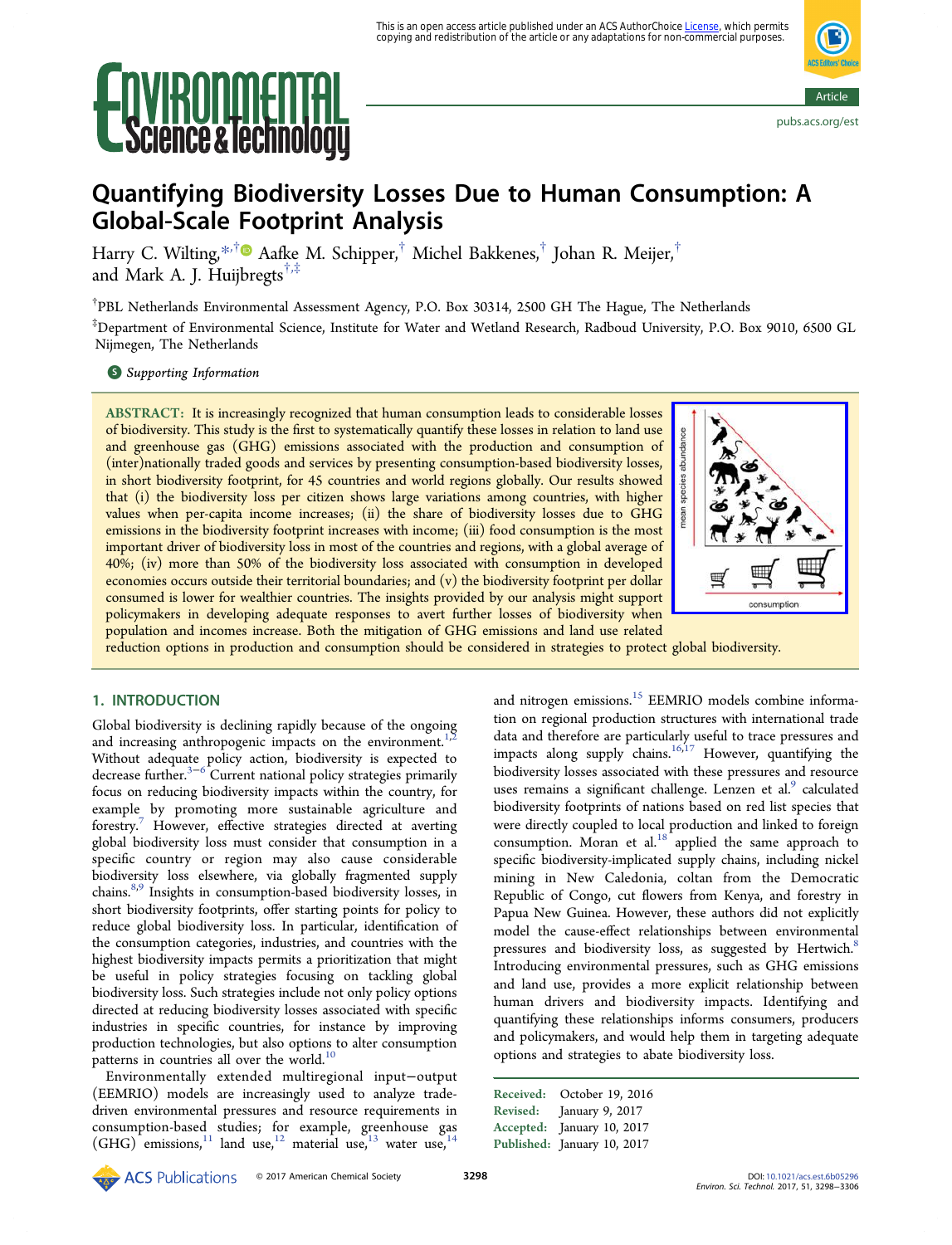| environmental<br>pressure                             | biodiversity impacts due to                     | biodiversity loss factors                 | attributed to                                  |
|-------------------------------------------------------|-------------------------------------------------|-------------------------------------------|------------------------------------------------|
| land use                                              | habitat replacement by cropland $(ha\cdot yr)$  | MSA-loss per ha of cropland               | crop sectors $(1-8)$                           |
|                                                       | habitat replacement by pasture $(ha \cdot yr)$  | MSA-loss per ha of pasture                | livestock sectors $(9-12)$                     |
|                                                       | habitat replacement by forestry $(ha \cdot yr)$ | MSA-loss per ha of forestry               | forestry $(13)$                                |
|                                                       | habitat replacement by urban area (ha·yr)       | MSA-loss per ha of urban area             | consumers                                      |
|                                                       | fragmentation by cropland $(ha \cdot yr)$       | MSA-loss per ha of cropland               | crop sectors $(1-8)$                           |
|                                                       | fragmentation by infrastructure $(km·yr)$       | MSA-loss-ha per km road length            | all sectors (except agriculture) and consumers |
|                                                       | disturbance by infrastructure $(km \cdot yr)$   | MSA-loss ha per km road length            | all sectors (except agriculture) and consumers |
|                                                       | encroachment (MSA-loss-ha-yr)                   |                                           | consumers                                      |
| GHG emissions                                         | climate change ( $kg CO2$ -equivalents)         | MSA-loss ha yr per kg $CO_2$ -equivalents | all sectors and consumers                      |
| <sup><i>a</i></sup> For sector numbers, see Table S2. |                                                 |                                           |                                                |

There are multiple environmental pressures underlying terrestrial biodiversity loss.<sup>[19](#page-7-0),[20](#page-7-0)</sup> Studies that quantified terrestrial biodiversity losses resulting from environmental pressures associated with the production and consumption of (inter)nationally traded goods and services focused on direct land-related impacts. $2^{1,22}$  Here, we expanded the number of pressures for biodiversity loss with other land-related impacts, such as fragmentation and disturbance by roads, and GHG emissions because these are generally recognized as major threats.[4,](#page-6-0)[23](#page-7-0)−[25](#page-7-0) We used the Mean Species Abundance (MSA) as an indicator of biodiversity. $26,27$  $26,27$  $26,27$  MSA expresses the mean abundance of original species in a disturbed situation relative to their abundance in undisturbed ecosystems, as a measure of the degree to which an ecosystem is intact.<sup>[26](#page-7-0)</sup>

We specifically aimed to quantify the following: (i) the contributions of various consumption categories, such as housing, transport, food, goods, and services, to biodiversity footprints; (ii) the contributions of international trade and local pressures to biodiversity footprints, and (iii) the extent to which variation in biodiversity footprints is explained by primary anthropogenic drivers related to population and wealth.

# 2. METHODS AND DATA

2.1. EEMRIO Model. We based our analysis on an EEMRIO model that was used previously in research on carbon and land footprints.[28](#page-7-0) EEMRIO models, in general, distinguish three main elements: (i) consumption of various goods and services per country or region; (ii) production in industries all over the world required for this consumption; and (iii) local environmental pressures resulting from the production. We brought a fourth element in the model by quantifying and aggregating biodiversity losses resulting from the environmental pressures in each country or region (see [Text Section S1](http://pubs.acs.org/doi/suppl/10.1021/acs.est.6b05296/suppl_file/es6b05296_si_001.pdf) in the [Supporting Information,](#page-6-0) SI). To that end, we quantified biodiversity loss factors expressing the loss in mean species abundance (MSA) per unit of land use (including infrastructure) or unit of GHG emissions.

Apart from supply chain-related biodiversity losses, consumers may have direct impacts on biodiversity, for example through recreation or hunting (encroachment), habitat replacement for housing, and GHG emissions resulting from heating or private transport. We calculated these direct biodiversity losses as well, attributed these directly to the consumers per region, and added these to the losses induced by expenditures as calculated with the EEMRIO model.

2.2. Model Parametrization. 2.2.1. Economic Input− Output Data. The EEMRIO model included 40 individual

countries and five continent-based regions that covered the rest of the world (see [Table S1](http://pubs.acs.org/doi/suppl/10.1021/acs.est.6b05296/suppl_file/es6b05296_si_001.pdf) for a list of countries and regions). In each of the 45 countries and regions, 48 industries were distinguished [\(Table S2](http://pubs.acs.org/doi/suppl/10.1021/acs.est.6b05296/suppl_file/es6b05296_si_001.pdf)). We selected the World Input− Output Database  $(WIOD)^{29}$  $(WIOD)^{29}$  $(WIOD)^{29}$  as starting point for our model, as a direct follow up on our previous research on carbon and land footprints. $28$ 

WIOD considers only one agricultural sector, whereas impacts on biodiversity may vary considerably among agricultural sectors.<sup>[30](#page-7-0)</sup> We therefore disaggregated the agricultural sector into 14 subsectors based on more detailed data from the GTAP database, version 8 (see [Text Section S2\)](http://pubs.acs.org/doi/suppl/10.1021/acs.est.6b05296/suppl_file/es6b05296_si_001.pdf).<sup>[31](#page-7-0)</sup> Furthermore, the WIOD covers 40 countries and only one Rest of the World (RoW) region. To add more detail, we disaggregated this RoW region into five major world regions also by using GTAP data (Rest of Oceania, Rest of America, Rest of Asia, Rest of Europe, and Africa) (see [Text Section S2\)](http://pubs.acs.org/doi/suppl/10.1021/acs.est.6b05296/suppl_file/es6b05296_si_001.pdf). At the time of this research, 2007 was the most recent year with GTAP data available. Therefore, we took this year as starting point to parametrize the EEMRIO model.

2.2.2. Environmental Pressures. We distinguished two main environmental pressures: land use (including infrastructure) and climate change induced by greenhouse gas emissions. Land use data were obtained from several databases. Crop areas were retrieved from the FAO, $32$  road data from the Global Roads Inventory Project  $(GRIP),^{33}$  $(GRIP),^{33}$  $(GRIP),^{33}$  and the areas of pasture, forestry and built-up land from the global terrestrial biodiversity model GLOBIO.<sup>[26](#page-7-0)</sup> Data on GHG emissions (CO<sub>2</sub>, CH<sub>4</sub>, and N<sub>2</sub>O) were obtained from WIOD and supplemented by data from  $EDGAR<sup>34</sup>$  $EDGAR<sup>34</sup>$  $EDGAR<sup>34</sup>$  and  $UNFCC<sup>35</sup>$  $UNFCC<sup>35</sup>$  $UNFCC<sup>35</sup>$  for the agricultural subsectors. Cropland and GHG data were available for 2007; GLOBIO land use data per region were linearly interpolated between the closest earlier and later years (2005 and 2010) with data available.

Because land use and infrastructure affect biodiversity in different ways (direct impacts due to the eradication of natural habitat and indirect impacts including fragmentation, disturbance, and human encroachment of the remaining, surrounding natural habitat), we subdivided the land use and infrastructure pressures according to their effects and allocated these to specific sectors and/or directly to consumers (Table 1). Cropland, pasture, and forestry areas were allocated to the respective sectors. These areas included areas for subsistence farming and forestry, but we did not have data for allocating subsistence farming directly to consumers. Encroachment and urban areas were allocated directly to the consumers in a region/country. Encroachment impacts are due to recreation, gathering of berries, and hunting, which typically represent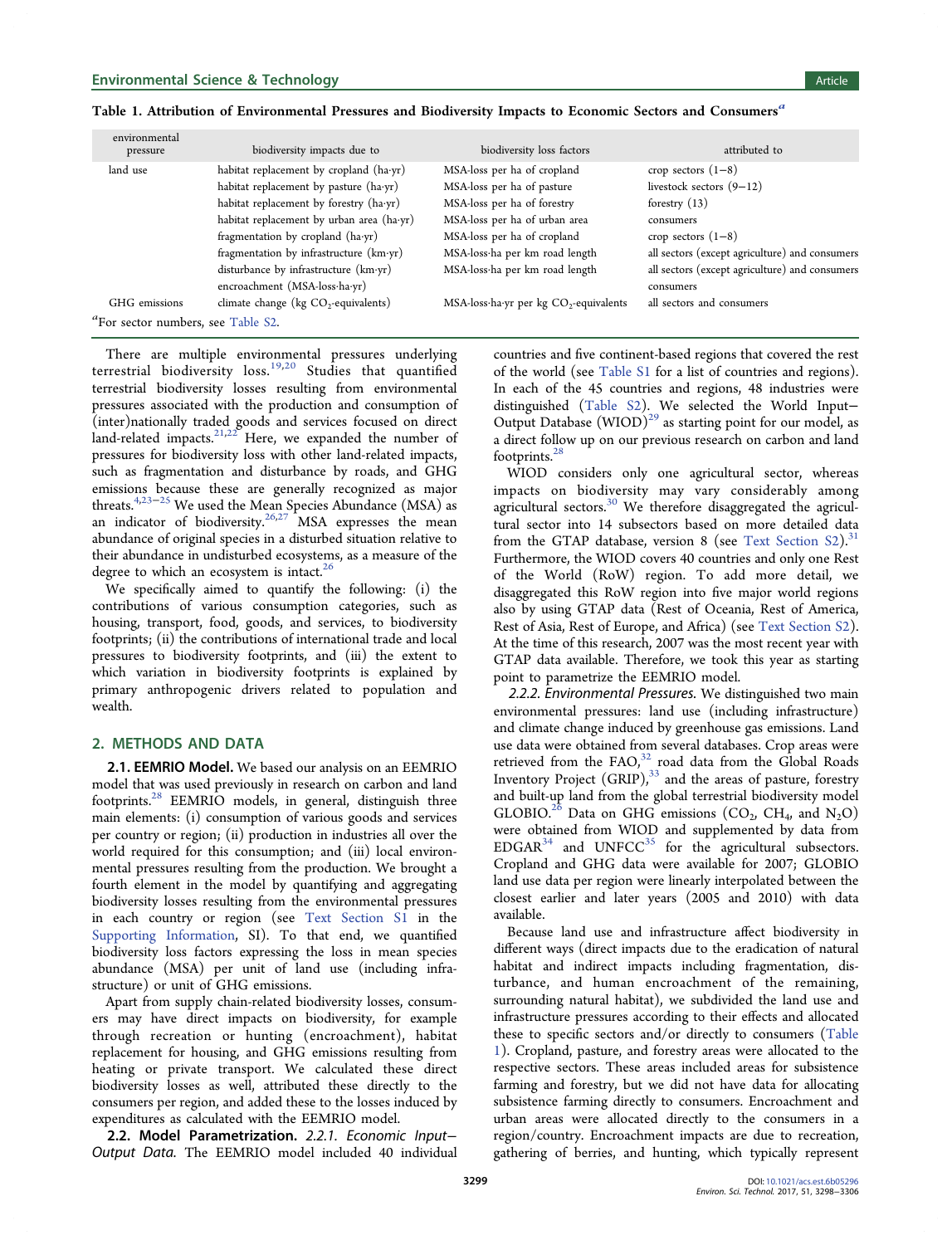| country                                                                                                     | total footprint | footprint per capita | domestic share $(\%)$ | import share $(\%)$ | land use $(\%)$ | GHG $(\%)$ |  |
|-------------------------------------------------------------------------------------------------------------|-----------------|----------------------|-----------------------|---------------------|-----------------|------------|--|
| Africa                                                                                                      | 668             | 0.7                  | 94                    | 6                   | 90              | 10         |  |
| China                                                                                                       | 539             | 0.4                  | 89                    | 11                  | 48              | 52         |  |
| Europe                                                                                                      | 811             | 1.4                  | 70                    | 30                  | 55              | 45         |  |
| India                                                                                                       | 281             | 0.2                  | 91                    | 9                   | 65              | 35         |  |
| Japan                                                                                                       | 138             | 1.1                  | 46                    | 54                  | 48              | 52         |  |
| North America                                                                                               | 977             | 2.2                  | 83                    | 17                  | 58              | 42         |  |
| Oceania                                                                                                     | 162             | 4.6                  | 89                    | 11                  | 78              | 22         |  |
| Rest of Asia                                                                                                | 783             | 0.6                  | 82                    | 18                  | 66              | 34         |  |
| Russia                                                                                                      | 348             | 2.4                  | 92                    | 8                   | 77              | 23         |  |
| South America                                                                                               | 539             | 1.2                  | 94                    | 6                   | 80              | 20         |  |
| World                                                                                                       | 5246            | 0,8                  | 100                   |                     | 66              | 34         |  |
| <sup>a</sup> Contributions of domestic and foreign pressures, and GHG emissions and land-related pressures. |                 |                      |                       |                     |                 |            |  |

<span id="page-2-0"></span>Table 2. Total (Million MSA-loss·ha·yr) and Per-Capita Biodiversity Footprints (MSA-loss·ha·yr) of 10 Countries/Regions in 200 $7^a$ 

private activities of consumers. Urban areas, which include areas for housing, offices and factories, were directly assigned to the consumers in the region because of a lack of data for adequate allocation to production sectors. The length of roads in each region was distributed among sectors and consumers based on fuel use data for transport per region both for sectors and consumers.[29](#page-7-0) Fuel use for transport in agriculture is mainly for tractors and farming machinery that do not use public roads. Therefore, we excluded agriculture from the allocation of roads to sectors. More information on the environmental pressures (data and allocation to sectors) is provided as [SI](http://pubs.acs.org/doi/suppl/10.1021/acs.est.6b05296/suppl_file/es6b05296_si_001.pdf) [\(Text Section](http://pubs.acs.org/doi/suppl/10.1021/acs.est.6b05296/suppl_file/es6b05296_si_001.pdf) [S3\)](http://pubs.acs.org/doi/suppl/10.1021/acs.est.6b05296/suppl_file/es6b05296_si_001.pdf).

2.2.3. Biodiversity Loss Factors. The translation from environmental pressures to biodiversity loss was based on biodiversity loss factors obtained from the GLOBIO model (version 3.5).[36](#page-7-0) GLOBIO calculates remaining biodiversity, expressed as the mean species abundance (MSA) of originally occurring species, in relation to various environmental pressures including climate change, land use and infrastructure. The model has a spatial resolution of 0.5° by 0.5°. To obtain the land-related biodiversity loss factors (in MSA-loss·ha per unit of land use or roads), we first aggregated the pressurespecific MSA-losses, as calculated with the GLOBIO model, either per MRIO region (for land use and infrastructure pressures). Then, the aggregated loss in MSA due to a particular pressure was divided by the cumulative amount of that pressure, to arrive at the MSA-loss per ha of annual land use or km of road. Biodiversity loss factors for habitat replacement by cropland, pasture, forestry, and urban area were retrieved from the MSA values and areas of these land use types per region. Biodiversity loss factors for disturbance and fragmentation of natural habitat by roads were obtained from the respective MSA values combined with the road length per region, in order to determine the loss per kilometer of road length.

Biodiversity loss factors of GHG emissions (in MSA-loss·ha· yr per kg  $CO_2$ -equivalents) were based on the time-integrated global temperature potential of GHG substances $37$  and the relationship between an increase in global mean temperature and losses in MSA per biome.<sup>[38](#page-8-0)</sup> On the basis of these relationships, we derived one average value for MSA-loss caused by global GHG emissions considering a time horizon of 100 years, consistent with IPCC.<sup>[39](#page-8-0)</sup> More details on the calculation of the loss factors are provided in [Text Section S4](http://pubs.acs.org/doi/suppl/10.1021/acs.est.6b05296/suppl_file/es6b05296_si_001.pdf).

2.2.4. Biodiversity Losses. All biodiversity impacts were expressed in MSA-loss·ha·yr reflecting the integration of impacts due to pressures over space and time. For land-related pressures, the time period is one year, implying that all land use in a specific year is held responsible for the total MSA loss due to land conversion. When production efficiencies and consumption do not change, the same MSA loss is accounted for in a next year preventing that the areas go back to a natural state. Biodiversity losses due to GHG emissions were modeled as potential losses in future years. The biodiversity footprint presented in this study is a composed indicator combining actual losses (based on observed patterns of species abundance) and future losses (based on predicted changes in species richness) due to pressures in one year; therefore, it does not reflect actual biodiversity losses in a particular year.

2.3. Identifying Ultimate Drivers of Biodiversity Footprints. We conducted a multiple regression analysis to relate the per-capita biodiversity footprints calculated for each of the 45 countries/regions to two possible explanatory variables: the per-capita expenditures (Purchasing Power Parity (PPP)-corrected), as a measure of wealth, and the human population density. Population density was chosen as a proxy for resource use efficiency, based on the assumption that a higher population density results in less land available for producing and extracting resources; thus, technology development is stimulated to use resources efficiently. In addition, when less natural areas are available for producing and extracting resources, this might lead to the need to use more imports.

We retrieved the total human population size and the per capita expenditures for 2007 from the GTAP database<sup>[31](#page-7-0)</sup> and the total land surface area, needed for deriving population density, from the FAO. $32$  Data used in the regression analysis are provided in [Table S1](http://pubs.acs.org/doi/suppl/10.1021/acs.est.6b05296/suppl_file/es6b05296_si_001.pdf). We conducted the regression analysis for the overall per-capita biodiversity footprint per country/ region as well as per-capita footprints broken down according to (i) location of the pressures (domestic or abroad), (ii) pressure type (land use related or GHG emissions), and (iii) consumption category (housing, transport, food, goods and services). To calculate the footprints of individual consumption categories, we allocated each sector and each of the direct (i.e., not supply chain related) biodiversity impacts to these consumption categories ([Text Section S5; Table S2, Table S3\)](http://pubs.acs.org/doi/suppl/10.1021/acs.est.6b05296/suppl_file/es6b05296_si_001.pdf).

Prior to the regression analysis, we log10-transformed both the response and the explanatory variables in order to reduce skewness. Further, we assessed the correlation among the explanatory variables and found that they were largely uncorrelated (Pearson's r of 0.05). To account for possible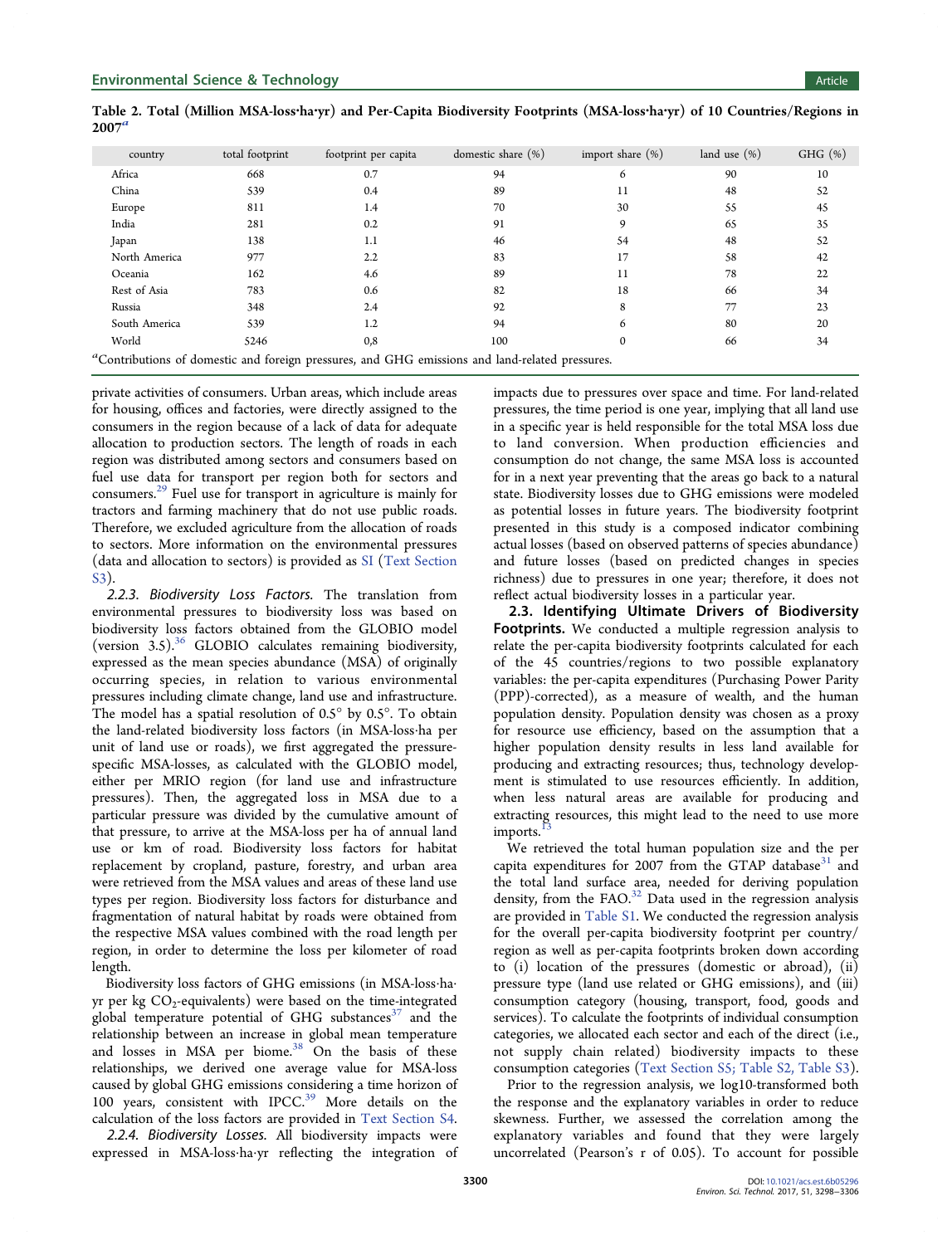<span id="page-3-0"></span>nonlinear relationships between the footprints and the explanatory variables, in particular potential leveling off of the effects of affluence or population density, we added the squared terms of both explanatory variables to our regression model. To prevent overfitting, we performed a stepwise variable selection procedure to identify the most parsimonious model, using the Akaike Information Criterion (AIC) as selection criterion, and allowing a quadratic term only if the corresponding linear term was also included. Finally, we used the regression models to assess the changes in the biodiversity footprints in relation to each of the explanatory variables separately, conditional on the mean of the other explanatory variable. To that end, we calculated the relative difference  $d_r$  in each footprint for each of the explanatory variables as follows:

$$
d_{\rm r} = \frac{|y_1 - y_2|}{\frac{y_1 + y_2}{2}} \tag{1}
$$

where  $y_1$  and  $y_2$  are the modeled biodiversity footprint values at both ends of the range of the explanatory variable of concern.

#### 3. RESULTS

3.1. Biodiversity Footprints. Overall biodiversity footprints calculated as MSA losses per citizen showed large variation across countries and regions [\(Table 2,](#page-2-0) for all 45 countries/regions see [Table S4](http://pubs.acs.org/doi/suppl/10.1021/acs.est.6b05296/suppl_file/es6b05296_si_001.pdf)). In Australia, the biodiversity footprint per citizen was 8-fold higher than that of the world average of 0.8 MSA-loss·ha·yr. High per-capita losses were also found for other rich countries, including Canada, Finland and the U.S.A. In China, India, and Indonesia, the per-capita footprints were far below the world average, due to the low consumption per inhabitant. From the individual countries considered, the U.S.A., China, and Russia contributed most to the total biodiversity footprint (i.e., aggregated across all countries/regions) [\(Table 2](#page-2-0) and [S4](http://pubs.acs.org/doi/suppl/10.1021/acs.est.6b05296/suppl_file/es6b05296_si_001.pdf)). Consumption in the U.S.A., with less than 5% of the world population, caused with 758 million MSA-loss·ha·yr more than 14% of the total aggregated biodiversity loss, whereas China accounted for 10% of this biodiversity loss (539 million MSA-loss·ha·yr) with 20% of the world population.

3.2. Environmental Pressures. Approximately two-thirds (66%) of global biodiversity loss was caused by direct land use, such as agriculture (feed and food) and forestry, and indirect land use impacts, such as human encroachment. Indirect land use footprints were particularly high in large countries with low human population densities, such as Russia, Australia, Brazil, and Canada. The reason is that these countries have relatively large natural areas that were affected by encroachment and road disturbance. Biodiversity losses caused by disturbances and fragmentation from roads contributed about 9% globally. GHG emissions caused almost 34% of total biodiversity loss. Consumption-based GHG emissions in the relatively rich countries, such as South Korea, Taiwan, and Luxembourg, contributed more than 55% to their total biodiversity loss (see [Table S4\)](http://pubs.acs.org/doi/suppl/10.1021/acs.est.6b05296/suppl_file/es6b05296_si_001.pdf).

3.3. Consumption Categories. For most of the countries/ regions, food consumption showed the highest contribution to the biodiversity footprint (Figure 1; for individual countries see [Table S4](http://pubs.acs.org/doi/suppl/10.1021/acs.est.6b05296/suppl_file/es6b05296_si_001.pdf)); this was not only the case for low-income countries in which food accounted for more than 40% of the biodiversity footprint, but also for Australia with relatively high land-related biodiversity losses due to food consumption [\(Table S5](http://pubs.acs.org/doi/suppl/10.1021/acs.est.6b05296/suppl_file/es6b05296_si_001.pdf)). For India and Mexico, the share of food in the biodiversity footprint



Figure 1. Contribution of different categories of consumption to total biodiversity loss due to GHG emissions and land use. Boxes show the first and third quartiles (25−75%), and whiskers show the ranges for 45 countries/regions. The consumer demand for each of the 48 industries was aggregated to six main consumption categories, i.e., housing, transport, food, goods, services and other consumption; "other" includes category "Not allocated" (see [SI, Text Section S5 and](http://pubs.acs.org/doi/suppl/10.1021/acs.est.6b05296/suppl_file/es6b05296_si_001.pdf) [Table S3](http://pubs.acs.org/doi/suppl/10.1021/acs.est.6b05296/suppl_file/es6b05296_si_001.pdf)).

exceeded 50%. All nonfood consumption categories showed lower shares in biodiversity losses due to less dependency on land use. In all countries and regions, biodiversity loss caused by consumption of services was relatively low, despite a high share of services in expenditures in some countries.

3.4. Trade in Biodiversity Loss. For 14 of the 45 countries/regions, environmental pressures outside their territory caused more than half of the biodiversity footprint. These were mainly small countries with a high demand for import of products from agriculture and forestry, such as Luxemburg, Belgium, The Netherlands, Malta, Japan, South Korea, and Taiwan [\(Table S4\)](http://pubs.acs.org/doi/suppl/10.1021/acs.est.6b05296/suppl_file/es6b05296_si_001.pdf). For large countries, such as Brazil, Russia, India, Australia, China, and Indonesia, the share of foreign biodiversity losses in the biodiversity footprint was much lower (less than 15%), because these countries were more self-sufficient in producing food products and other consumer goods. At a more aggregated level, Europe, North America, and Japan imported far more biodiversity loss than they exported [\(Figure 2a](#page-4-0); [Table S5\)](http://pubs.acs.org/doi/suppl/10.1021/acs.est.6b05296/suppl_file/es6b05296_si_001.pdf). For the Rest of Asia, losses due to imports and exports were in balance. For the other six countries and regions shown in [Figure 2](#page-4-0)a, biodiversity losses due to environmental pressures in their territory were higher than their biodiversity footprints, and these regions, including China, South America, and Africa, exported their biodiversity losses to other regions, such as North America and Europe. Approximately half of the exported losses from environmental pressures in Africa was the result of European consumption. Land-related biodiversity losses dominated the trade flows [\(Figure 2b](#page-4-0)). Approximately 20% of biodiversity loss caused by GHG emissions was due to trade between 10 world regions ([Figure 2c](#page-4-0)). Trade in biodiversity losses de to GHG emissions between North America and Europe was almost in balance.

3.5. Ultimate Drivers of Biodiversity Footprints. Our regression analysis resulted in regression models with adjusted  $R<sup>2</sup>$  values ranging from 0.68 to 0.93 [\(Figure S1, Table S7\)](http://pubs.acs.org/doi/suppl/10.1021/acs.est.6b05296/suppl_file/es6b05296_si_001.pdf), indicating that affluence (per-capita expenditures) and population density together accounted for the major part of the variation in per-capita biodiversity footprints among the countries/regions. Overall, positive relationships were found for affluence, whereby the increase tended to level off for all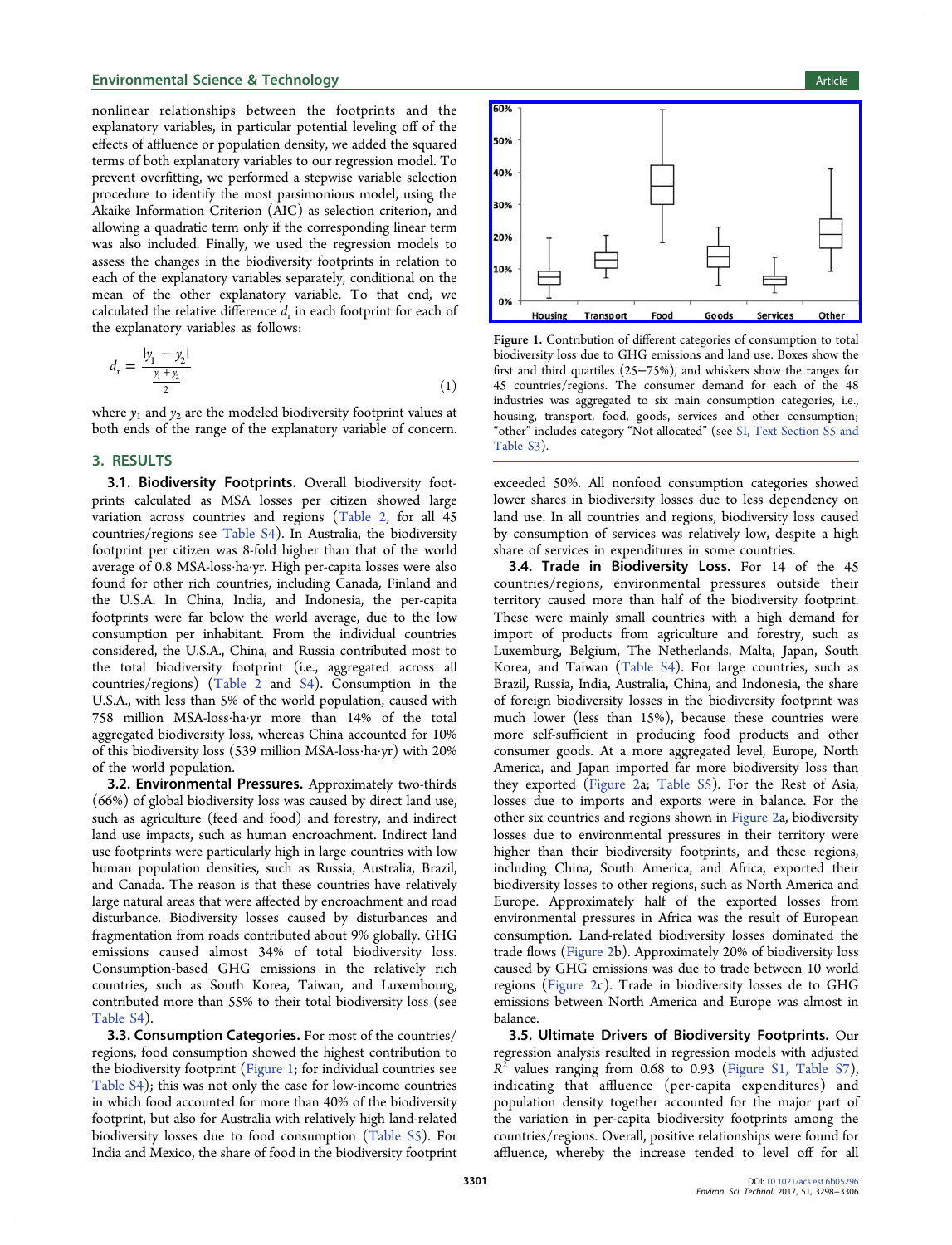<span id="page-4-0"></span>

Figure 2. (a−c) Trade in biodiversity loss among 10 world regions and countries, and for the primary pressure categories (total, land use, and GHG emissions). Each part shows the ten trade flows causing the highest losses. The arrows start in the regions where the pressures take place and end in the consuming regions. Losses are measured in million MSA-loss·ha·yr.

biodiversity footprints except the one related to services [\(Figure](#page-5-0) [3](#page-5-0)a, [Table S7\)](http://pubs.acs.org/doi/suppl/10.1021/acs.est.6b05296/suppl_file/es6b05296_si_001.pdf). The leveling-off of the total biodiversity footprint when expenditures increase implicates that richer countries have lower biodiversity losses per dollar consumed (in terms of PPP-corrected US dollars). Biodiversity footprints imported from abroad were most sensitive to increases in affluence  $(d<sub>r</sub>$  of 1.9), whereas biodiversity footprints related to domestic production were least sensitive  $(d_r \text{ of } 0.8; \text{ Figure } 3a)$ . Among the consumption categories, the biodiversity footprint related to food consumption was least sensitive to increases in affluence. This indicates that increasing wealth is primarily directed toward import and consumption categories other than food. For population density, we found mostly negative responses of the footprints, except for the biodiversity footprint imported

from abroad (no relationship; [Figure 3b](#page-5-0), [Table S7\)](http://pubs.acs.org/doi/suppl/10.1021/acs.est.6b05296/suppl_file/es6b05296_si_001.pdf). This indicates that countries/regions with less land available per person are likely to be more resource-efficient rather than relying on more imports. The domestic footprint was most sensitive to increases in population density  $(d_{\rm r}$  of 1.8). Within the different categories of consumption, the steepest negative relationship  $(d<sub>r</sub>$  of 1.5) was found between population density and the transport-related biodiversity footprint, which reflects the larger transport distances through natural areas in more sparsely populated countries/regions.

# 4. DISCUSSION

4.1. Limitations. With our analysis we demonstrated the feasibility of building a biodiversity footprint model based on pressure-impact relationships. In parametrizing the model, we used data from various sources and made several assumptions on applying them. First, we chose the WIOD, but other MRIO databases could be applied as well and updating and improving these databases is an ongoing process. MRIO databases are characterized by the number of sectors, products, and regions they identify. Compared to other MRIO databases, the number of sectors in the WIOD is relatively low and therefore, our model is less appropriate for conclusions on specific consumer products. A more detailed sector and product classification, which is available in  $Eora^{40}$  $Eora^{40}$  $Eora^{40}$  and  $EXIOBASE<sup>{41}</sup>$  $EXIOBASE<sup>{41}</sup>$  $EXIOBASE<sup>{41}</sup>$  enables investigations of biodiversity implicated supply chains of specific consumer products.<sup>[18](#page-7-0)</sup> Furthermore, the regional classification of WIOD is biased to developed rich countries and large economies, implying that WIOD is less representative of specific developing countries with relatively large biodiversity hotspots. Employing MRIO databases with more spatial detail, such as  $Eora^{40}$  $Eora^{40}$  $Eora^{40}$  and  $GTAP, ^{42}$  $GTAP, ^{42}$  $GTAP, ^{42}$  would help to test the robustness of our conclusions.

Second, we limited our analysis to land-use related pressures and climate change, which led to an underestimation of the biodiversity footprints. For example, pollution and introduction of exotic species are other pressures that cause terrestrial biodiversity loss.<sup>[19,20](#page-7-0)</sup> Nevertheless, the proportion of threatened species affected by habitat change is more than twice the proportion of threatened species affected by other drivers.<sup>[19,25](#page-7-0)</sup> Further, Alkemade et  $a^{26}$  $a^{26}$  $a^{26}$  confirmed a relatively low contribution of nitrogen deposition in most regions. Moreover, Oita et al. $^{15}$  $^{15}$  $^{15}$  showed that global nitrogen emissions are driven by food-related consumption in the wealthier countries and that developed countries are net importers of nitrogen emissions. Hence, the inclusion of nitrogen emissions in our analysis would have consolidated our primary conclusions on the high per-capita biodiversity footprint in more prosperous countries and the importance of food in those footprints. Third, our study focuses on terrestrial biodiversity, but extension to aquatic biodiversity is required in order to relate consumption with overall biodiversity losses. Adding aquatic biodiversity might change the biodiversity footprint of some countries significantly, for instance for countries with high fish diets such as Japan. For including pressures and impacts related to freshwater biodiversity, data from the aquatic module of the GLOBIO model might be useful; $43$  for including marine biodiversity, other sources must be investigated.

4.2. Interpretation. We systematically quantified biodiversity losses in relation to land use and greenhouse gas (GHG) emissions associated with the production and consumption of (inter)nationally traded goods and services among 45 countries and world regions globally. Our results revealed that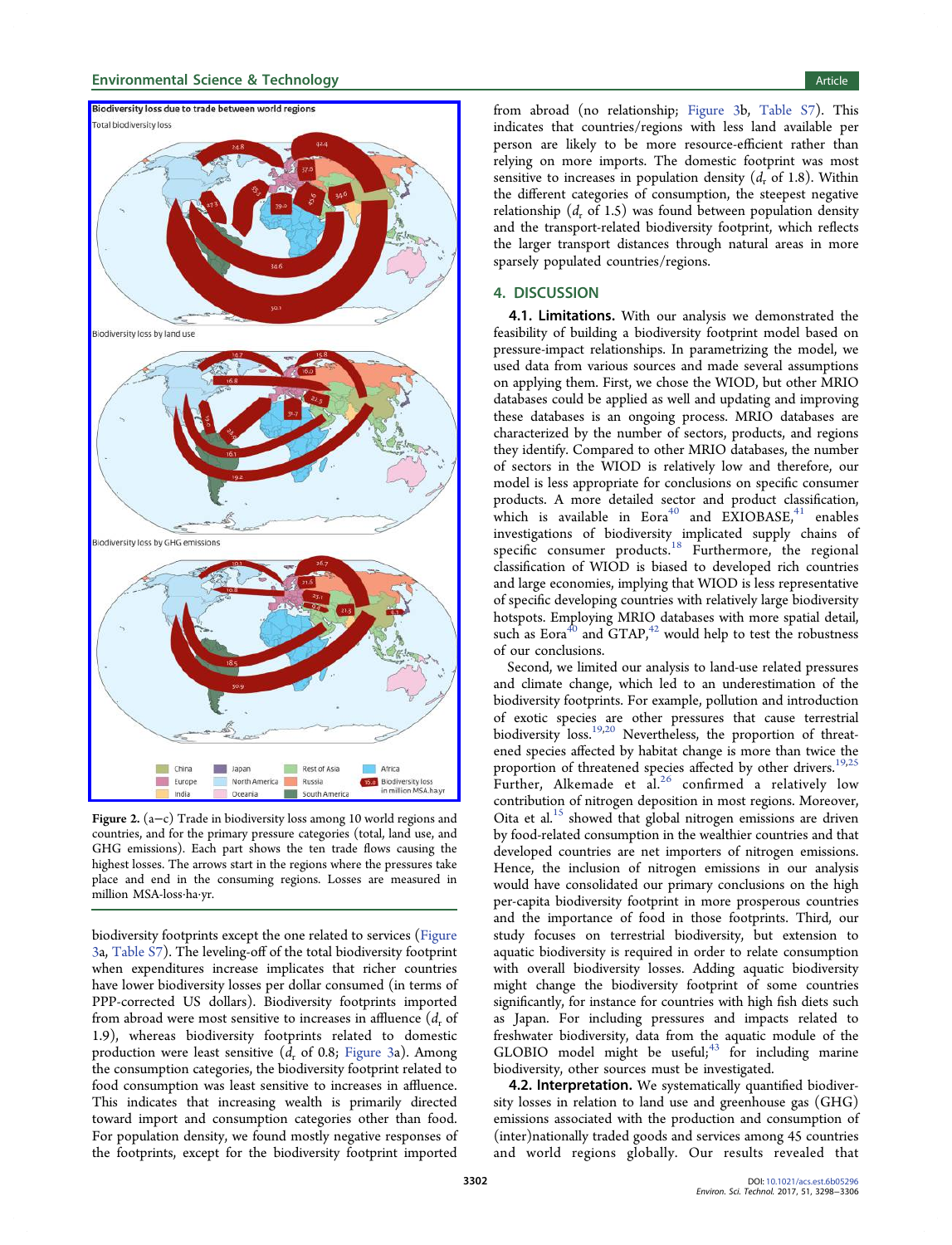<span id="page-5-0"></span>

Figure 3. Partial response plots showing the per-capita biodiversity footprints in relation to (a) per-capita affluence and (b) population density. Relationships for per-capita affluence are conditional on the mean value of the population density across the 45 countries/regions, and vice versa. Relative differences  $d_r$  in biodiversity footprints across the ranges of the explanatory variables were calculated according to [eq 1.](#page-3-0)

biodiversity losses are not equally distributed. Rich countries have relatively high biodiversity footprints per capita, although the per-dollar biodiversity loss is lower than that in less prosperous countries and regions. Our results also indicated that increases in per-capita expenditures lead to the consumption of more nonfood goods and services (Figure 3a), which result in a higher share of biodiversity losses caused by GHG emissions compared to food consumption (see [Table](http://pubs.acs.org/doi/suppl/10.1021/acs.est.6b05296/suppl_file/es6b05296_si_001.pdf) [S5\)](http://pubs.acs.org/doi/suppl/10.1021/acs.est.6b05296/suppl_file/es6b05296_si_001.pdf).

Our regression analysis showed an increase in the land use based biodiversity footprint when incomes rise (Figure 3b). This is in line with the findings of Weinzettel et  $al$ ,  $12$  who found that the per capita land footprint of nations increases by a third when income doubles. One of the primary causes of biodiversity loss is land use for agriculture and forestry for food production and living materials, respectively. Production of animal protein, including use of cropland for feed, has a relatively high impact on biodiversity.<sup>[44](#page-8-0)2[46](#page-8-0)</sup> Rising incomes lead mainly to an increase in the consumption of commodities from nonfood categories, such as transport, goods, and services, that cause substantial land-related biodiversity losses as well.

Our finding that the land-related biodiversity footprint per capita is higher for sparsely populated countries is supported by Weinzettel et al.<sup>[12](#page-7-0)</sup> who reported a higher land footprint for countries with more per-capita available bioproductive land area (biocapacity). Our finding that developed countries and regions, such as Japan, Europe, and North America, displace part of their land-related biodiversity footprint to other countries is consistent with studies on the tele-connection between local consumption and global land use.<sup>[47](#page-8-0),[48](#page-8-0)</sup> Thus,

although we included less developing countries in our analysis, our primary findings on the land-related part of the biodiversity footprint are consistent with the studies on land footprints that we discussed. However, the biodiversity footprint refines the land footprint (i.e., the area of land used) by considering different types and intensity of land use, such as crop production, encroachment, or infrastructure (see [Table S4](http://pubs.acs.org/doi/suppl/10.1021/acs.est.6b05296/suppl_file/es6b05296_si_001.pdf)).

Our analysis of the trade in biodiversity impacts caused by climate change should have similar conclusions as studies on consumption-based emissions of GHGs, since we used one global MSA loss factor per kilogram  $CO_2$ -equivalent emissions. We found that a wealthy region as Europe imports a considerable share of its per capita footprint related to GHG emissions. This is in line with the findings of Davis and Caldeira, $49$  who concluded that wealthy countries, such as France, Sweden, the U.K., and Austria, are primary importers of consumption-based emissions.

In our study, biodiversity footprints were measured as losses in MSA. Since MSA is only one out a long list of biodiversity indicators,  $1,50$  $1,50$  it would be interesting to see if studies on footprints based on other biodiversity metrics lead to similar results. Lenzen et al.<sup>[9](#page-7-0)</sup> related global biodiversity losses to international trade and consumption by counting the number of threatened species. National threat records and threats due to imports and exports were reported for the top-ranking net importers and exporters. Similar to our results, Lenzen et al.<sup>[9](#page-7-0)</sup> reported that the U.S.A., the European Union, and Japan are the primary importers of biodiversity threats. They also reported that countries in biodiversity-rich tropical regions, such as Indonesia, Madagascar and Papua New Guinea, are the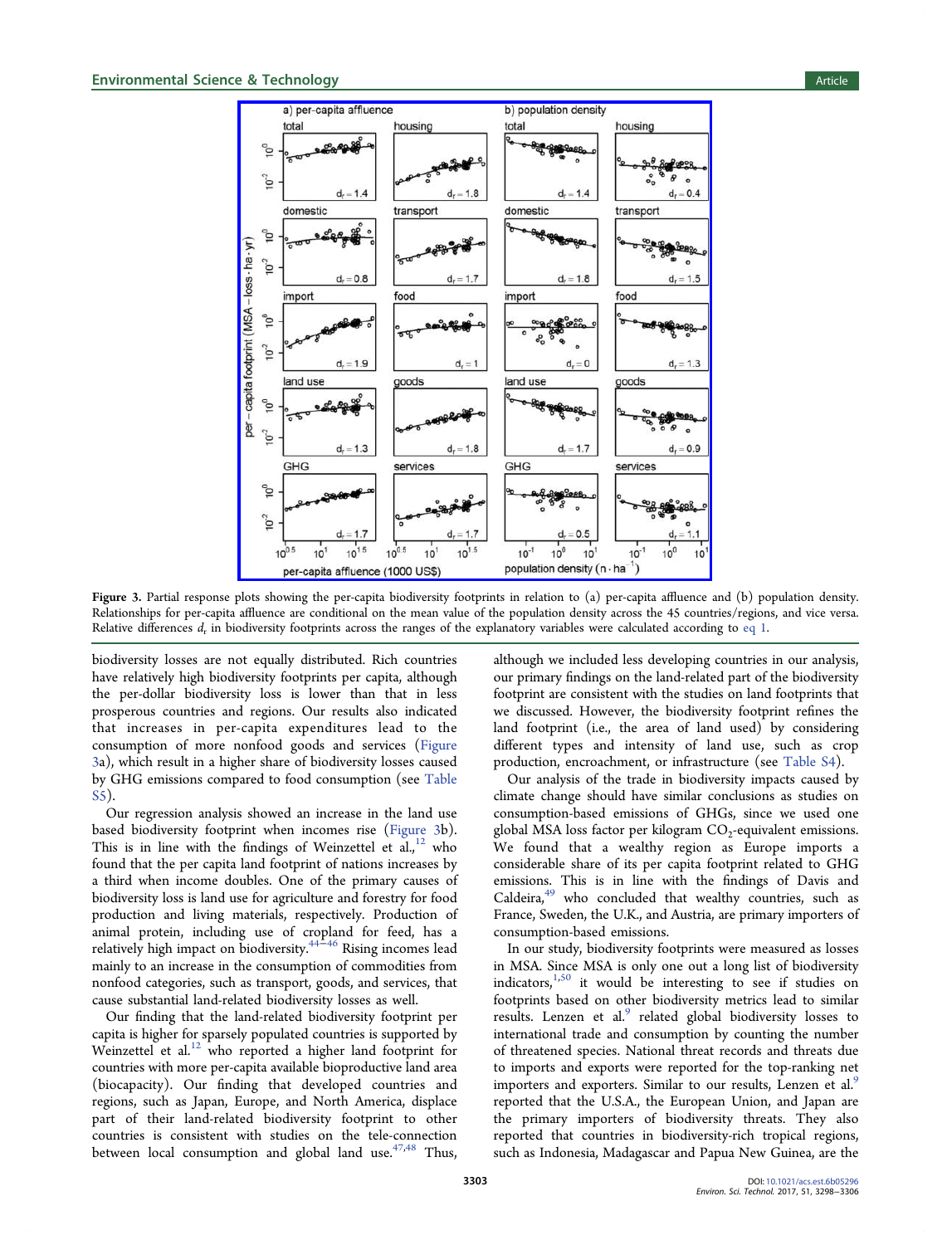<span id="page-6-0"></span>largest exporters of biodiversity threats, primarily related to agricultural, fishing and forestry industries, but due to lack of detail on developing countries, a comparison with the outcomes of our model was not possible.

Until now GLOBIO results have been used in territorialoriented studies only. Aggregating these data to country levels and applying them in a footprint approach gave new insights in the GLOBIO outcomes and identified some potential peculiarities, such as the high contributions of encroachment in some countries, such as Russia and Brazil.

4.3. Implications. In medium-variant projections, the United Nations<sup>[51](#page-8-0)</sup> projects strong growth in world population up to 9.7 billion people in 2050 (0.8% annual growth). With an annual growth in world GDP of almost  $3\%$ <sup>[52](#page-8-0)</sup> per capita income will increase with 2% per year in the coming decennia. Because biodiversity footprints are strongly correlated with population and income, further biodiversity loss seems unavoidable, although higher population densities might decelerate the increase in losses [\(Figure 3](#page-5-0)b). Our results showed that with an increase in affluence biodiversity losses due to import increase faster than domestic losses ([Figure 3](#page-5-0)a). This not only obscures the link between consumption and biodiversity impacts, but also shows a decoupling between consumption and domestic biodiversity impacts. Furthermore, losses due to GHG emissions, which are more related to nonfood goods and services, increase faster than land-use related losses with increasing incomes. Therefore, the mitigation of GHG emissions should be considered in strategies to protect global biodiversity next to land-use related strategies.

The projections of population and income imply that without drastic policy actions directed at conserving biodiversity further biodiversity loss seems unavoidable. Biodiversity footprints based on explicitly pressure-impacts relationships offer a variety of starting points for policy to reduce global biodiversity loss. The outcomes of our analysis are a first step by informing policy makers on countries, industries, and consumption categories with the highest impacts on biodiversity. Such a prioritization helps policy makers in defining options for protecting biodiversity. Possibilities to reduce biodiversity loss can be identified with various actors in different parts of supply chains. Our results showed a large share of consumption of food in the biodiversity footprint in relation to substantial contributions of losses from cropland and pasture. This solicits for options in the agro-production chain directed at production with lower impacts in combination with consumer-side options, for instance alternative diets with lower shares of animal proteins. Moreover, investigations of alternative diets in which both land-related and GHG-related biodiversity impacts are considered would extend on existing studies on the consequences for land use of changes in diets.<sup>[53](#page-8-0)</sup> For countries with high shares of impacts from forestry areas in their biodiversity footprint, options can be searched in comparing alternative wood-production techniques, for instance intensive forest plantation versus extensive low-impact logging, or in using other materials in construction with probably higher GHG emissions. More detailed information on the underlying drivers of encroachment per country is required to define reduction options for this pressure. However, for all analyses of the impacts of reduction options or adequate comparisons of alternative technologies or consumption patterns, models with sufficient detail are required.

Options directed at reducing specific environmental pressures and footprints might have unintended trade-offs,<sup>[54](#page-8-0)</sup>

and a biodiversity footprint approach including multiple pressures as proposed in this study can identify some of these unexpected effects. For example, policies directed to reduce GHG emissions might increase land use, for example because of biofuel production or solar power plants. This implies a shift from future biodiversity impacts to current impacts. Biodiversity footprint indicators relating local production and pressures to consumption all over the world can be used to point out such trade-offs.

## ■ ASSOCIATED CONTENT

#### **3** Supporting Information

The Supporting Information is available free of charge on the [ACS Publications website](http://pubs.acs.org) at DOI: [10.1021/acs.est.6b05296](http://pubs.acs.org/doi/abs/10.1021/acs.est.6b05296).

Detailed descriptions of the environmentally extended multiregional input−output model, and the economic input−output, environmental, and biodiversity data used in this study. Tables on the explanatory variables per country used in the regression analysis, the allocation of economic sectors, environmental pressures, and biodiversity losses to consumption categories, characteristics of GHGs in relation to biodiversity impacts, and calculated biodiversity footprints (totals per country and shares of consumption categories and environmental pressures). One table and one figure with additional results on our regression analysis are also included [\(PDF](http://pubs.acs.org/doi/suppl/10.1021/acs.est.6b05296/suppl_file/es6b05296_si_001.pdf))

# ■ AUTHOR INFORMATION

# Corresponding Author

\*Phone:  $+31$  6 46 92 51 87; e-mail: Harry. Wilting @pbl.nl (H.C.W.).

#### ORCID<sup>®</sup>

Harry C. Wilting: [0000-0002-2330-8820](http://orcid.org/0000-0002-2330-8820)

**Notes** 

The authors declare no competing financial interest.

#### **■ ACKNOWLEDGMENTS**

We are very grateful to our PBL colleagues Ben ten Brink and Mark van Oorschot for their contributions in discussions on calculating biodiversity footprints. We thank Allard Warrink from PBL for preparing Figure 2a−c. Finally, we wish to thank the three anonymous referees for their constructive comments.

#### ■ REFERENCES

(1) Butchart, S. H. M.; Walpole, M.; Collen, B.; van Strien, A.; Scharlemann, J. P. W.; Almond, R. E. A.; Baillie, J. E. M.; Bomhard, B.; Brown, C.; Bruno, J.; Carpenter, K. E.; Carr, G. M.; Chanson, J.; Chenery, A. M.; Csirke, J.; Davidson, N. C.; Dentener, F.; Foster, M.; Galli, A.; Galloway, J. N.; Genovesi, P.; Gregory, R. D.; Hockings, M.; Kapos, V.; Lamarque, J.-F.; Leverington, F.; Loh, J.; McGeoch, M. A.; McRae, L.; Minasyan, A.; Morcillo, M. H.; Oldfield, T. E. E.; Pauly, D.; Quader, S.; Revenga, C.; Sauer, J. R.; Skolnik, B.; Spear, D.; Stanwell-Smith, D.; Stuart, S. N.; Symes, A.; Tierney, M.; Tyrrell, T. D.; Vié, J.-C.; Watson, R. Global Biodiversity: Indicators of Recent Declines. Science 2010, 328 (5982), 1164−1168.

(2) Dirzo, R.; Young, H. S.; Galetti, M.; Ceballos, G.; Isaac, N. J. B.; Collen, B. Defaunation in the Anthropocene. [Science](http://pubs.acs.org/action/showLinks?pmid=25061202&crossref=10.1126%2Fscience.1251817&coi=1%3ACAS%3A528%3ADC%252BC2cXhtFyks7vM) 2014, 345 (6195), 401−406.

(3) CBD. Global Biodiversity Outlook 4; Secretariat of the Convention on Biological Diversity: Montréal, 2014.

(4) Newbold, T.; Hudson, L. N.; Hill, S. L. L.; Contu, S.; Lysenko, I.; Senior, R. A.; Borger, L.; Bennett, D. J.; Choimes, A.; Collen, B.; Day,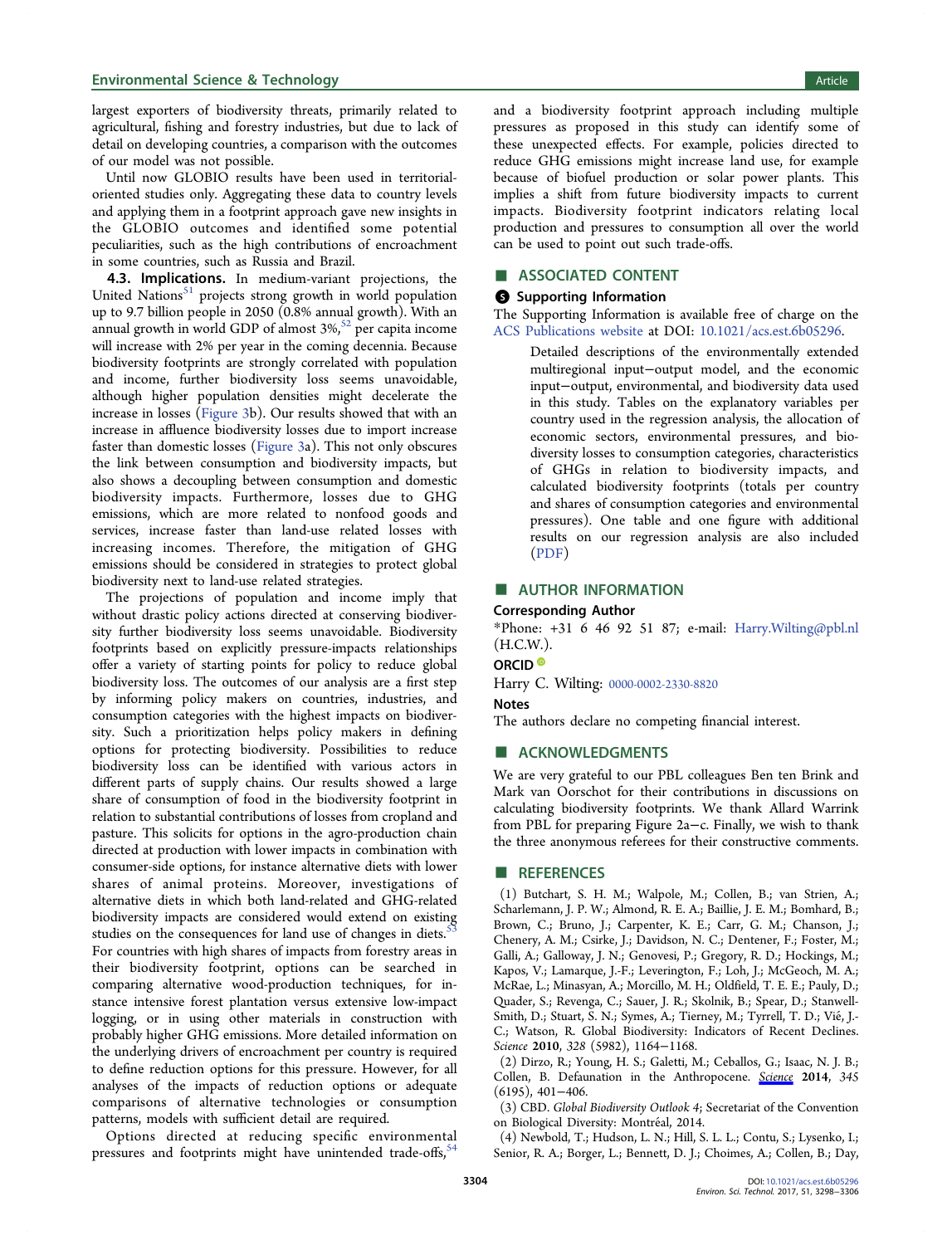<span id="page-7-0"></span>J.; De Palma, A.; Diaz, S.; Echeverria-Londono, S.; Edgar, M. J.; Feldman, A.; Garon, M.; Harrison, M. L. K.; Alhusseini, T.; Ingram, D. J.; Itescu, Y.; Kattge, J.; Kemp, V.; Kirkpatrick, L.; Kleyer, M.; Correia, D. L. P.; Martin, C. D.; Meiri, S.; Novosolov, M.; Pan, Y.; Phillips, H. R. P.; Purves, D. W.; Robinson, A.; Simpson, J.; Tuck, S. L.; Weiher, E.; White, H. J.; Ewers, R. M.; Mace, G. M.; Scharlemann, J. P. W.; Purvis, A. Global effects of land use on local terrestrial biodiversity. [Nature](http://pubs.acs.org/action/showLinks?pmid=25832402&crossref=10.1038%2Fnature14324&coi=1%3ACAS%3A528%3ADC%252BC2MXmtlKlu7k%253D) 2015, 520 (7545), 45−50.

(5) Pereira, H. M.; Leadley, P. W.; Proença, V.; Alkemade, R.; Scharlemann, J. P. W.; Fernandez-Manjarrés, J. F.; Araújo, M. B.; Balvanera, P.; Biggs, R.; Cheung, W. W. L.; Chini, L.; Cooper, H. D.; Gilman, E. L.; Guénette, S.; Hurtt, G. C.; Huntington, H. P.; Mace, G. M.; Oberdorff, T.; Revenga, C.; Rodrigues, P.; Scholes, R. J.; Sumaila, U. R.; Walpole, M. Scenarios for Global Biodiversity in the 21st Century. [Science](http://pubs.acs.org/action/showLinks?pmid=20978282&crossref=10.1126%2Fscience.1196624&coi=1%3ACAS%3A528%3ADC%252BC3cXhsFaht7nN) 2010, 330 (6010), 1496−1501.

(6) Tittensor, D. P.; Walpole, M.; Hill, S. L. L.; Boyce, D. G.; Britten, G. L.; Burgess, N. D.; Butchart, S. H. M.; Leadley, P. W.; Regan, E. C.; Alkemade, R.; Baumung, R.; Bellard, C.; Bouwman, L.; Bowles-Newark, N. J.; Chenery, A. M.; Cheung, W. W. L.; Christensen, V.; Cooper, H. D.; Crowther, A. R.; Dixon, M. J. R.; Galli, A.; Gaveau, V.; Gregory, R. D.; Gutierrez, N. L.; Hirsch, T. L.; Höft, R.; Januchowski-Hartley, S. R.; Karmann, M.; Krug, C. B.; Leverington, F. J.; Loh, J.; Lojenga, R. K.; Malsch, K.; Marques, A.; Morgan, D. H. W.; Mumby, P. J.; Newbold, T.; Noonan-Mooney, K.; Pagad, S. N.; Parks, B. C.; Pereira, H. M.; Robertson, T.; Rondinini, C.; Santini, L.; Scharlemann, J. P. W.; Schindler, S.; Sumaila, U. R.; Teh, L. S. L.; van Kolck, J.; Visconti, P.; Ye, Y. A mid-term analysis of progress toward international biodiversity targets. [Science](http://pubs.acs.org/action/showLinks?pmid=25278504&crossref=10.1126%2Fscience.1257484&coi=1%3ACAS%3A528%3ADC%252BC2cXhs12nsLbN) 2014, 346 (6206), 241−244. (7) UNEP. Convention on Biological Diversity; National Biodiversity

Strategies and Action Plans; last accessed October, 23, 2015. [www.cbd.](http://www.cbd.int/nbsap/default.shtml) [int/nbsap/default.shtml](http://www.cbd.int/nbsap/default.shtml).

(8) Hertwich, E. Biodiversity: Remote responsibility. [Nature](http://pubs.acs.org/action/showLinks?pmid=22678273&crossref=10.1038%2F486036a&coi=1%3ACAS%3A528%3ADC%252BC38Xot1Cmt7c%253D) 2012, 486 (7401), 36−37.

(9) Lenzen, M.; Moran, D.; Kanemoto, K.; Foran, B.; Lobefaro, L.; Geschke, A. International trade drives biodiversity threats in developing nations. [Nature](http://pubs.acs.org/action/showLinks?pmid=22678290&crossref=10.1038%2Fnature11145&coi=1%3ACAS%3A528%3ADC%252BC38Xot1Cgu78%253D) 2012, 486 (7401), 109−112.

(10) Hoekstra, A. Y.; Wiedmann, T. O. Humanity's unsustainable environmental footprint. [Science](http://pubs.acs.org/action/showLinks?pmid=24904155&crossref=10.1126%2Fscience.1248365&coi=1%3ACAS%3A528%3ADC%252BC2cXptVajtLo%253D) 2014, 344 (6188), 1114−1117.

(11) Hertwich, E. G.; Peters, G. P. Carbon footprint of nations: A global, trade-linked analysis. [Environ. Sci. Technol.](http://pubs.acs.org/action/showLinks?system=10.1021%2Fes803496a&coi=1%3ACAS%3A528%3ADC%252BD1MXnt1Sis7g%253D) 2009, 43 (16), 6414−6420.

(12) Weinzettel, J.; Hertwich, E. G.; Peters, G. P.; Steen-Olsen, K.; Galli, A. Affluence drives the global displacement of land use. [Global](http://pubs.acs.org/action/showLinks?crossref=10.1016%2Fj.gloenvcha.2012.12.010) [Environmental Change](http://pubs.acs.org/action/showLinks?crossref=10.1016%2Fj.gloenvcha.2012.12.010) 2013, 23 (2), 433−438.

(13) Wiedmann, T. O.; Schandl, H.; Lenzen, M.; Moran, D.; Suh, S.; West, J.; Kanemoto, K. The material footprint of nations. [Proc. Natl.](http://pubs.acs.org/action/showLinks?pmid=24003158&crossref=10.1073%2Fpnas.1220362110&coi=1%3ACAS%3A528%3ADC%252BC2cXjtlyru7k%253D) [Acad. Sci. U. S. A](http://pubs.acs.org/action/showLinks?pmid=24003158&crossref=10.1073%2Fpnas.1220362110&coi=1%3ACAS%3A528%3ADC%252BC2cXjtlyru7k%253D). 2015, 112, 6271−6276.

(14) Lenzen, M.; Moran, D.; Bhaduri, A.; Kanemoto, K.; Bekchanov, M.; Geschke, A.; Foran, B. International trade of scarce water. [Ecological Economics](http://pubs.acs.org/action/showLinks?crossref=10.1016%2Fj.ecolecon.2013.06.018) 2013, 94, 78−85.

(15) Oita, A.; Malik, A.; Kanemoto, K.; Geschke, A.; Nishijima, S.; Lenzen, M. Substantial nitrogen pollution embedded in international trade. [Nat. Geosci](http://pubs.acs.org/action/showLinks?crossref=10.1038%2Fngeo2635&coi=1%3ACAS%3A528%3ADC%252BC28XhsVSns7s%253D). 2016, 9 (2), 111−115.

(16) Wiedmann, T. Impacts Embodied in Global Trade Flows. In [Taking Stock of Industrial Ecology](http://pubs.acs.org/action/showLinks?crossref=10.1007%2F978-3-319-20571-7_8); Clift, R.; Druckman, A., Eds.; Springer International Publishing: Cham, 2016; pp 159−180.

(17) Wiedmann, T.; Wilting, H. C.; Lenzen, M.; Lutter, S.; Palm, V. Quo Vadis MRIO? Methodological, data and institutional requirements for multi-region input−output analysis. [Ecological Economics](http://pubs.acs.org/action/showLinks?crossref=10.1016%2Fj.ecolecon.2011.06.014) 2011, 70 (11), 1937−1945.

(18) Moran, D.; Petersone, M.; Verones, F. On the suitability of input−output analysis for calculating product-specific biodiversity footprints. [Ecol. Indic](http://pubs.acs.org/action/showLinks?crossref=10.1016%2Fj.ecolind.2015.06.015). 2016, 60, 192−201.

(19) Pereira, H. M.; Navarro, L. M.; Martins, I. S. Global Biodiversity Change: The Bad, the Good, and the Unknown. [Annual Review of](http://pubs.acs.org/action/showLinks?crossref=10.1146%2Fannurev-environ-042911-093511) [Environment and Resources](http://pubs.acs.org/action/showLinks?crossref=10.1146%2Fannurev-environ-042911-093511) 2012, 37, 25−50.

(20) Spangenberg, J. H. Biodiversity pressure and the driving forces behind. [Ecological Economics](http://pubs.acs.org/action/showLinks?crossref=10.1016%2Fj.ecolecon.2006.02.021) 2007, 61 (1), 146−158.

(21) Chaudhary, A.; Pfister, S.; Hellweg, S. Spatially Explicit Analysis of Biodiversity Loss Due to Global Agriculture, Pasture and Forest Land Use from a Producer and Consumer Perspective. *[Environ. Sci.](http://pubs.acs.org/action/showLinks?system=10.1021%2Facs.est.5b06153&coi=1%3ACAS%3A528%3ADC%252BC28Xjt1arur0%253D)* [Technol](http://pubs.acs.org/action/showLinks?system=10.1021%2Facs.est.5b06153&coi=1%3ACAS%3A528%3ADC%252BC28Xjt1arur0%253D). 2016, 50 (7), 3928−3936.

(22) Kitzes, J.; Berlow, E.; Conlisk, E.; Erb, K.; Iha, K.; Martinez, N.; Newman, E. A.; Plutzar, C.; Smith, A. B.; Harte, J. Consumption-Based Conservation Targeting: Linking Biodiversity Loss to Upstream Demand through a Global Wildlife Footprint. Conservation Letters 2016, 1−8.

(23) Bellard, C.; Bertelsmeier, C.; Leadley, P.; Thuiller, W.; Courchamp, F. Impacts of climate change on the future of biodiversity. [Ecology Letters](http://pubs.acs.org/action/showLinks?pmid=22257223&crossref=10.1111%2Fj.1461-0248.2011.01736.x&coi=1%3ACAS%3A280%3ADC%252BC38vgs1Cltw%253D%253D) 2012, 15 (4), 365−377.

(24) Thomas, C. D.; Cameron, A.; Green, R. E.; Bakkenes, M.; Beaumont, L. J.; Collingham, Y. C.; Erasmus, B. F. N.; Ferreira De Siqueira, M.; Grainger, A.; Hannah, L.; Hughes, L.; Huntley, B.; Van Jaarsveld, A. S.; Midgley, G. F.; Miles, L.; Ortega-Huerta, M. A.; Peterson, A. T.; Phillips, O. L.; Williams, S. E. Extinction risk from climate change. [Nature](http://pubs.acs.org/action/showLinks?pmid=14712274&crossref=10.1038%2Fnature02121&coi=1%3ACAS%3A528%3ADC%252BD2cXhtFOgtQ%253D%253D) 2004, 427 (6970), 145−148.

(25) Maxwell, S. L.; Fuller, R. A.; Brooks, T. M.; Watson, J. E. Biodiversity: The ravages of guns, nets and bulldozers. [Nature](http://pubs.acs.org/action/showLinks?pmid=27510207&crossref=10.1038%2F536143a&coi=1%3ACAS%3A528%3ADC%252BC28Xhtleis7nK) 2016, 536, 143−145.

(26) Alkemade, R.; van Oorschot, M.; Miles, L.; Nellemann, C.; Bakkenes, M.; ten Brink, B. GLOBIO3: A Framework to Investigate Options for Reducing Global Terrestrial Biodiversity Loss. [Ecosystems](http://pubs.acs.org/action/showLinks?crossref=10.1007%2Fs10021-009-9229-5) 2009, 12 (3), 374−390.

(27) Chaplin-Kramer, R.; Sharp, R. P.; Mandle, L.; Sim, S.; Johnson, J.; Butnar, I.; Milài Canals, L.; Eichelberger, B. A.; Ramler, I.; Mueller, C.; McLachlan, N.; Yousefi, A.; King, H.; Kareiva, P. M. Spatial patterns of agricultural expansion determine impacts on biodiversity and carbon storage. [Proc. Natl. Acad. Sci. U. S. A.](http://pubs.acs.org/action/showLinks?pmid=26082547&crossref=10.1073%2Fpnas.1406485112&coi=1%3ACAS%3A528%3ADC%252BC2MXhtVSitrbJ) 2015, 112 (24), 7402−7407.

(28) Wilting, H. C. Carbon and land footprint time series of the Netherlands − integrating data from the GTAP and WIOD databases, 22<sup>nd</sup> International Input–Output Conference. Lisbon, Portugal. [www.](http://www.iioa.org/conferences/22nd/papers/files/1630_20140509031_Paper_Wilting_Lisbon.pdf) [iioa.org/conferences/22nd/papers/](http://www.iioa.org/conferences/22nd/papers/files/1630_20140509031_Paper_Wilting_Lisbon.pdf)files/1630\_20140509031\_Paper\_ Wilting Lisbon.pdf.

(29) Timmer, M. P.; Dietzenbacher, E.; Los, B.; Stehrer, R.; de Vries, G. J. An Illustrated User Guide to the World Input−Output Database: the Case of Global Automotive Production. [Review of International](http://pubs.acs.org/action/showLinks?crossref=10.1111%2Froie.12178) [Economics](http://pubs.acs.org/action/showLinks?crossref=10.1111%2Froie.12178) 2015, 23 (3), 575−605.

(30) Donald, P. F. Biodiversity Impacts of Some Agricultural Commodity Production Systems. [Conservation Biology](http://pubs.acs.org/action/showLinks?crossref=10.1111%2Fj.1523-1739.2004.01803.x) 2004, 18 (1), 17−38.

(31) Narayanan, G.; Badri, A. A.; McDougall, R. Global Trade, Assistance, and Production: The GTAP 8 Data Base; Center for Global Trade Analysis, Purdue University: West Lafayette, Indiana, USA, 2012.

(32) FAO FAOSTAT. Food and Agriculture Organization of the United Nations, Rome, last accessed April, 10, 2015. [http://faostat3.](http://faostat3.fao.org/faostat-gateway/go/to/home/E) [fao.org/faostat-gateway/go/to/home/E](http://faostat3.fao.org/faostat-gateway/go/to/home/E).

(33) Meijer, J. R. The Global Roads Inventory Project (GRIP), online viewer; last accessed March, 26, 2015. [http://geoservice.pbl.nl/](http://geoservice.pbl.nl/website/grip/) [website/grip/](http://geoservice.pbl.nl/website/grip/).

(34) JRC and PBL EDGAR, Emission Database for Global Atmospheric Research, v4.2\_EM\_CH4\_300911 and v4.2 EM\_N2O\_111111; last accessed May, 2, 2013. [http://edgar.](http://edgar.jrc.ec.europa.eu/) [jrc.ec.europa.eu/](http://edgar.jrc.ec.europa.eu/).

(35) UNFCCC GHG Data − Flexible queries, United Nations Framework Convention on Climate Change; last accessed May, 2, 2013. [http://unfccc.int/di/FlexibleQueries/Event.do?event=go.](http://unfccc.int/di/FlexibleQueries/Event.do?event=go)

(36) Schipper, A.; Bakkenes, M.; Meijer, J.; Alkemade, R.; Huijbregts, M. The GLOBIO Model. A technical description of version 3.5; PBL Netherlands Environmental Assessment Agency: The Hague, 2016.

(37) Joos, F.; Roth, R.; Fuglestvedt, J. S.; Peters, G. P.; Enting, I. G.; von Bloh, W.; Brovkin, V.; Burke, E. J.; Eby, M.; Edwards, N. R.; Friedrich, T.; Frölicher, T. L.; Halloran, P. R.; Holden, P. B.; Jones, C.; Kleinen, T.; Mackenzie, F. T.; Matsumoto, K.; Meinshausen, M.; Plattner, G. K.; Reisinger, A.; Segschneider, J.; Shaffer, G.; Steinacher, M.; Strassmann, K.; Tanaka, K.; Timmermann, A.; Weaver, A. J.